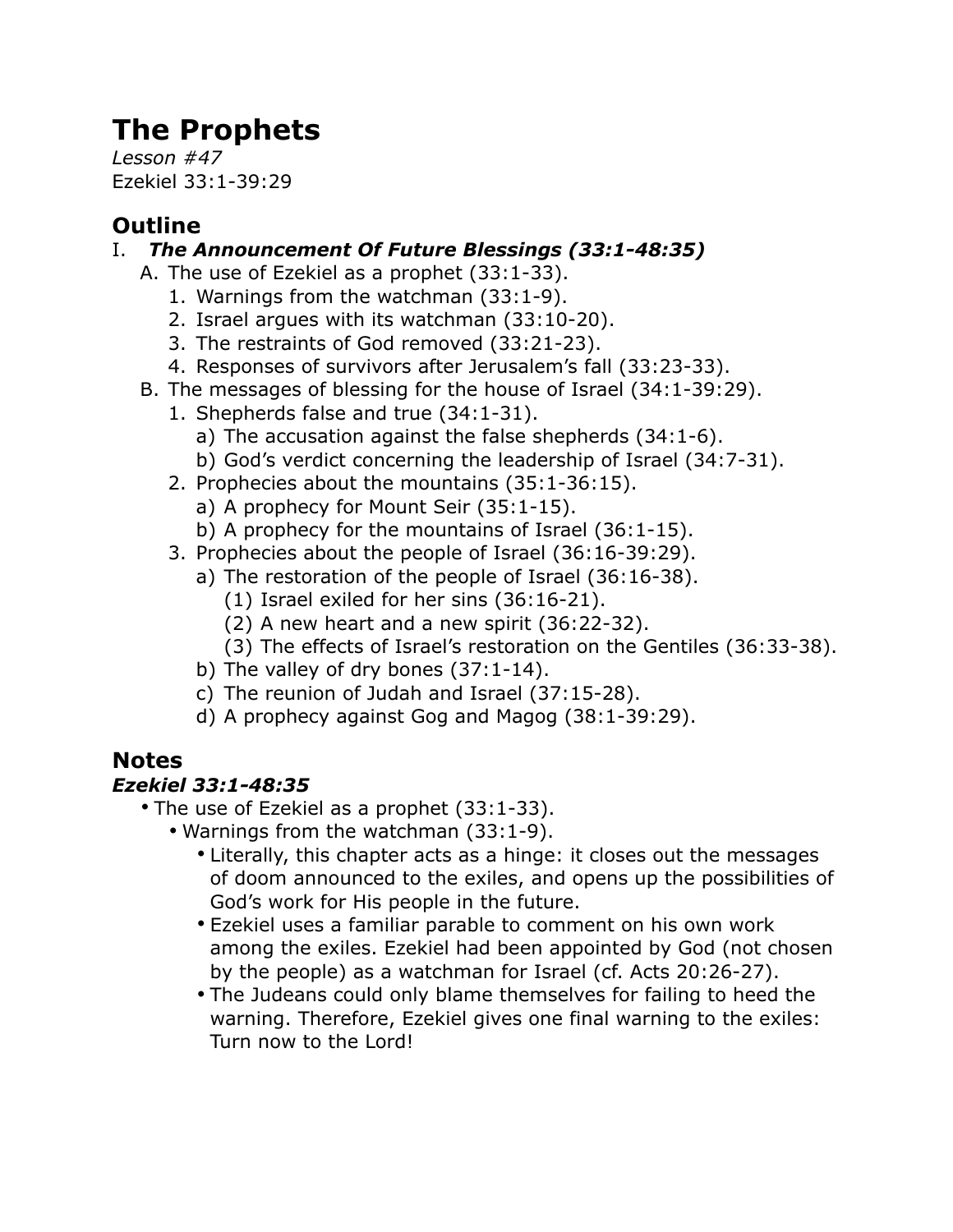- Israel argues with its watchman (33:10-20).
	- Each individual is personally responsible for his or her righteousness or wickedness. If one is declared righteous, it was because he or she has decided personally to follow the Lord. If one is judged wicked, it was because he or she personally has decided to reject the Lord and to live according to his or her own desires.
	- To some Judeans it did not seem that God's ways were fair and just. However, God's ways are always fair and just, for He does not blame one person for another's sin. The Lord fairly judges every person according to his or her own actions.
- The restraints of God removed (33:21-22).
	- The fall of Jerusalem, prophesied for years by prophecies and actions recorded in chapters 4-24, is announced as accomplished fact in 33:21.
	- In 24:26-27, Ezekiel is told to expect a survivor of Jerusalem's fall to come bearing the news to the exiles. That announcement occurs at 33:21, almost five months after the temple was destroyed.
	- Ezekiel's imposed silence was to keep him from interceding for his people and from announcing blessings before their time (cf. 3:24-27).
- Responses of survivors after Jerusalem's fall (33:23-33).
	- Nebuchadnezzar's forces did not deport everyone living in Judah. The poorest were left to tend the fields (Jeremiah 39:10). Yet, after all of Jeremiah's and Ezekiel's preaching, the people living in the ruins of the land still harbor an arrogant attitude. The smug belief of Jerusalem's leaders had filtered down to the bottom of society (cf. 11:14-15).
	- Their appeal to Abraham leaves out the most important aspect; they did not follow Abraham's faithful ways. Instead, they participate in at least six different types of sin against God.
	- In an all-out attempt to communicate in memorable contemporary ways, the message got lost on the spiritually dull. They had ears to hear the music, but not the message.
- The messages of blessing for the house of Israel (34:1-39:29).
	- Shepherds false and true (34:1-31).
		- The accusation against the false shepherds (34:1-6).
			- "Shepherds" borrows from a common ancient Near Eastern view of a king as the shepherd over his people. The plural, however, suggests that this prophecy is not simply aimed at Zedekiah or his predecessors. Instead, all those charged with leading Israel are in view.
			- Israel's leaders had thought only of themselves and material gain. They had not cared for the "flock." Instead of feeding the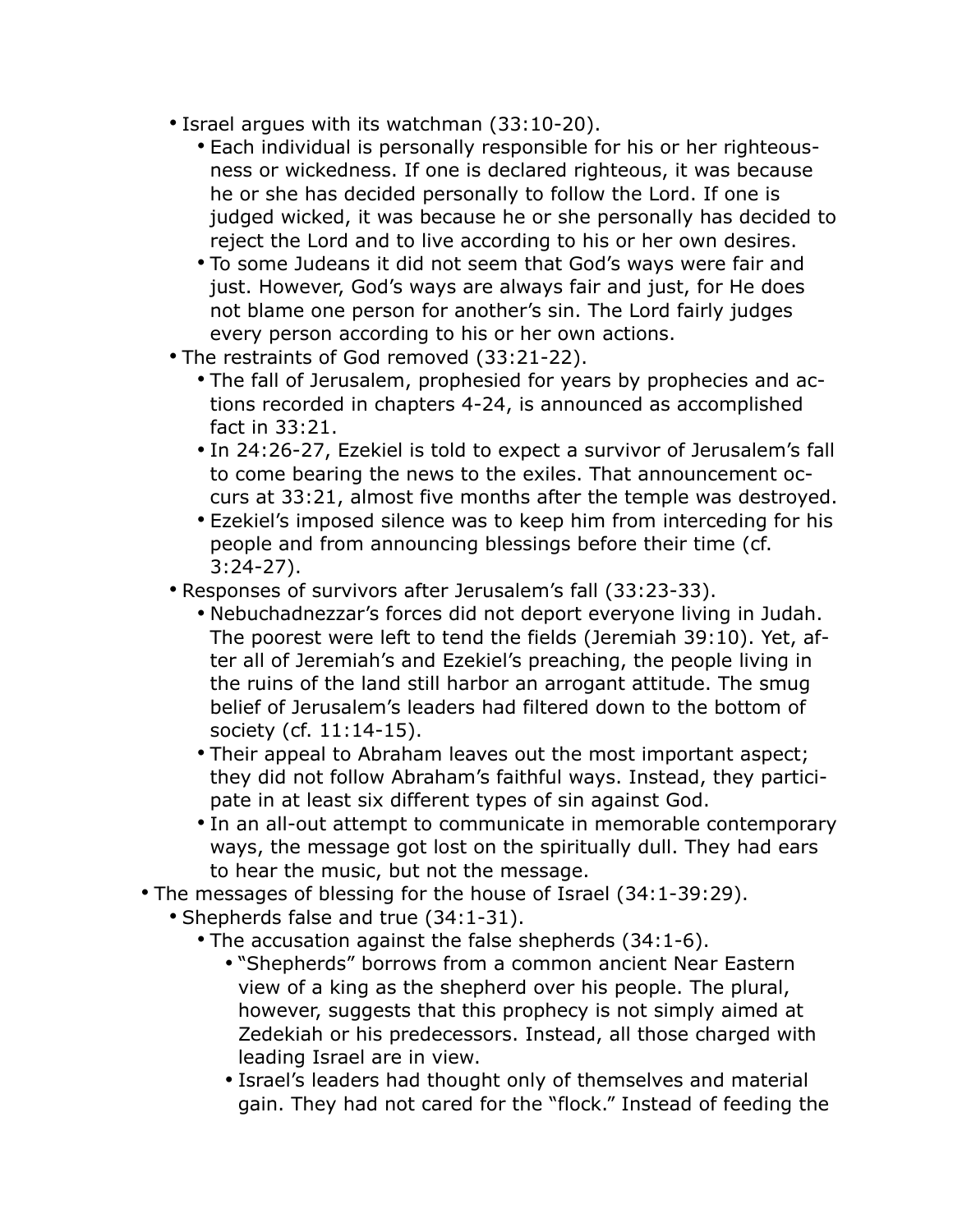flock, they fed on the flock, taking food and clothing for themselves instead of providing for the people. They had failed to provide for the needy -- those weak and sick.

- God's verdict concerning the leadership of Israel (34:7-31).
	- God promises to remove the leaders from their position so that the flock of Israel might no longer be devoured by these wolves in shepherds' clothes. The Lord would hold each "false shepherd" accountable.
	- The Lord encourages the flock of Israel by declaring that He would personally assume the responsibility for "shepherding" them.
	- The Lord would deliver Israel from all distress, whether from poor leadership or from the nations. He would do so by appointing one true and responsible Shepherd for His people: the Messiah.
	- God's blessings will include more than a new leader, it will bring a new phase of relationship with His people -- a covenant of peace (cf. Isaiah 54:7-10). The return to "ye my flock" is a fitting conclusion to the chapter.
- Prophecies about the mountains (35:1-36:15).
	- A prophecy for Mount Seir (35:1-15).
		- Edom, perhaps more than any other nation, had continually detested and resented Israel. The first reason for God's retribution was Edom's willingness to assist the Babylonians against Israel during the siege of Jerusalem and afterward (cf. Psalm 137:7; Lamentations 4:21-22; Joel 3:19).
		- God would punish Edom. Since Edom had not refrained from bloodshed in her hatred of Israel, the Lord would bring unbridled bloodshed on Edom. Edom's land would be filled with inhabitants slain by the sword.
		- The second reason for judgment on Edom was threefold: Edom desired to control Israel and Judah; Edom, in her desire to devour Israel, had defamed her with contempt and had spoken boastfully against the Lord; and Edom had failed to recognize the God of Israel as the only true God.
		- As Edom had done to Israel out of her anger, jealousy and hatred, so God would do to Edom. Such a display of God's vindication against Edom would cause Israel to recognize that truly this was her God who was intervening on her behalf.
	- A prophecy for the mountains of Israel (36:1-15).
		- The Lord vindicates His righteousness and His people. God declares that Israel has had enough scorn and shame from the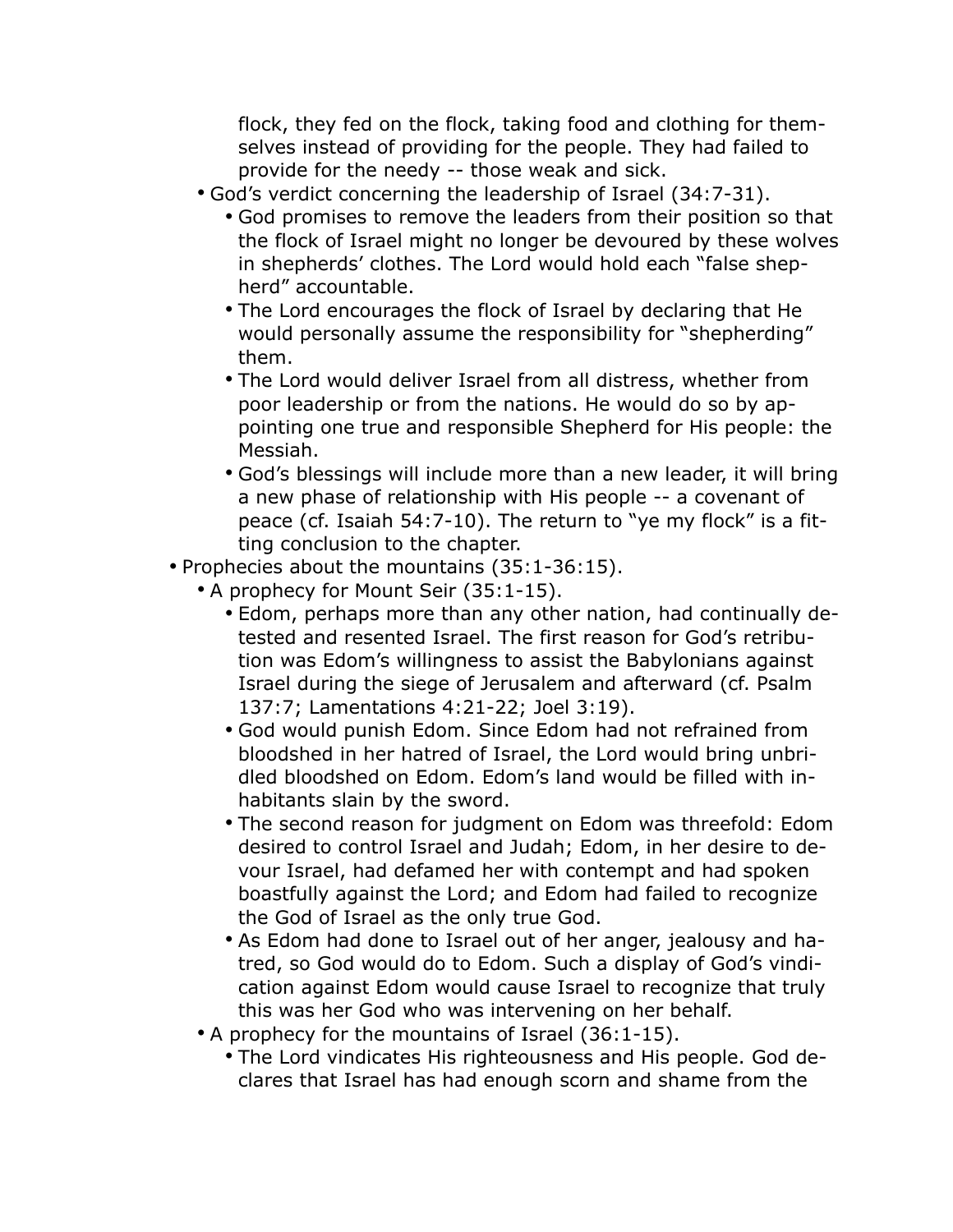nations. His fiery jealousy will come against those who had scornfully invaded Israel for spoils.

- As the nations had brought shame on Israel, so the Lord will cause them to bear shame and disgrace. He will emphatically lift up His hand against the nations in a symbol of strength and wrath.
- Prophecies about the people of Israel (36:16-39:29).
	- The restoration of the people of Israel (36:16-38).
		- Israel exiled for her sins (36:16-21).
			- These verses reveal to Ezekiel God's thoughts on how bad the Israelites' defilement of their own land had become.
			- The surrounding nations were not aware of the severity of God's punishments for Israel's sins. They thought Israel's loss of members and land necessarily implied that God was powerless.
		- A new heart and a new spirit (36:22-32).
			- Israel's punishment jeopardized God's honor before the watching world and He intended to reverse that problem. His intent to fulfill His covenant obligations was more than a matter of faithfulness to His word, it defined the essence of His holiness.
			- "Sprinkle clean water upon you" symbolizes cleansing through divine forgiveness by the blood of Christ. Under the New Covenant, people will obey Christ, through whose death all sin has been once and for all forgiven (cf. Acts 22:16; Hebrews 10:22; 12:24; 1 Peter 3:21).
			- The new heart will not simply be the old one circumcised, it will be a pliable heart of flesh that replaces their disobedient, calloused heart of stone. This speaks of God's transforming spiritual renewal of His people and echoes the language of 18:31 and Jeremiah 31:33-34.
		- The effects of Israel's restoration on the Gentiles (36:33-38).
			- God's resolute "I am against you" (13:8) is replaced by the willingness to hear their cries for help. Throughout Ezekiel to this point, God has refused to listen to Israel's pleas (cf. 8:18; 14:3; 20:3, 31). He had even gone so far as to prevent Ezekiel from interceding for sinful Israel.
			- The nations will unequivocally know that Israel's God has accomplished this great restoration. They will know that He is not weak, but is the only God who does exactly what He says.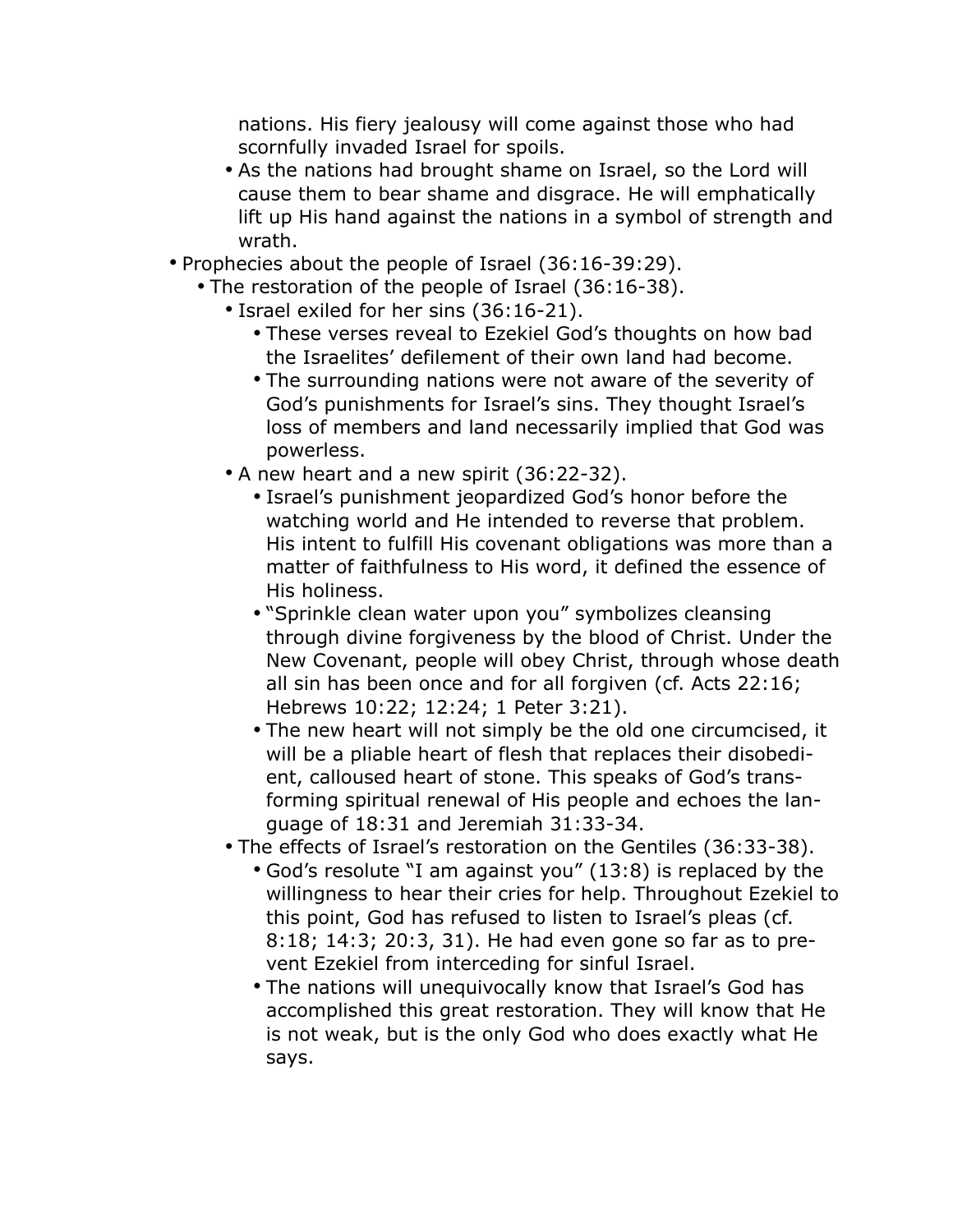- The valley of dry bones (37:1-14).
	- This vision has two distinct sections: (1) Ezekiel recounts what he sees and does (vss. 1-10) and (2) the vision is interpreted (vss. 11-14).
	- Ezekiel does exactly as he is commanded and proclaimed the Lord's words to the dead, dry bones. While he was speaking, all the bones come together and take on themselves tendons, flesh and skin, but no breath is found in them.
	- Ezekiel is instructed to prophesy again, this time for the breath to come from the four winds so that these slain ones might live. On doing so, Ezekiel sees this army of people come alive.
	- Although premillennialists see this as a great gathering of Israel at the end of time, God speaks of a spiritual restoration under the New Covenant. Because of the preaching of the gospel, we are "revived" or "born again" and become a part of the "Israel of God" (Galatians 6:16).
- The reunion of Judah and Israel (37:15-28).
	- This prophecy begins with the final dramatic enactment of the book. Ezekiel took two sticks. He wrote the names of Judah and her companions on one and those of Ephraim and her companions on the other. When Ezekiel put these two sticks together in his hand, they became one stick.
	- The Messiah will be the only King, Shepherd and Prince that spiritual Israel will ever have. This united people of God will be cleansed from their former idolatry and transgressions through the complete forgiveness provided by the Messiah's death and the ministry of the Spirit promised in the New Covenant.
- A prophecy against Gog and Magog (38:1-39:29).
	- These two sections form a unit. Continuing the figurative application of this section, this unit demonstrates that not even the world's strongest enemy and his allies would be able to harm God's people. Since one of God's purposes is to demonstrate His might, He choose to battle the best-equipped army. Not only is it well-equipped, it is a "worldwide" coalition.
	- The identity of Gog from Magog, if the name refers to a historical person and place, will likely never be known with certainty. Adding to the uncertainty, John reappropriates Ezekiel's words and makes both "Gog" and "Magog" geographical place names (Revelation 20:8).
	- Ezekiel 38:10-13 provide the rationale for God's vengeance against this enemy. Ezekiel uses the rhetorical device of recording a character's inner thoughts to inform his audience of God's plans.